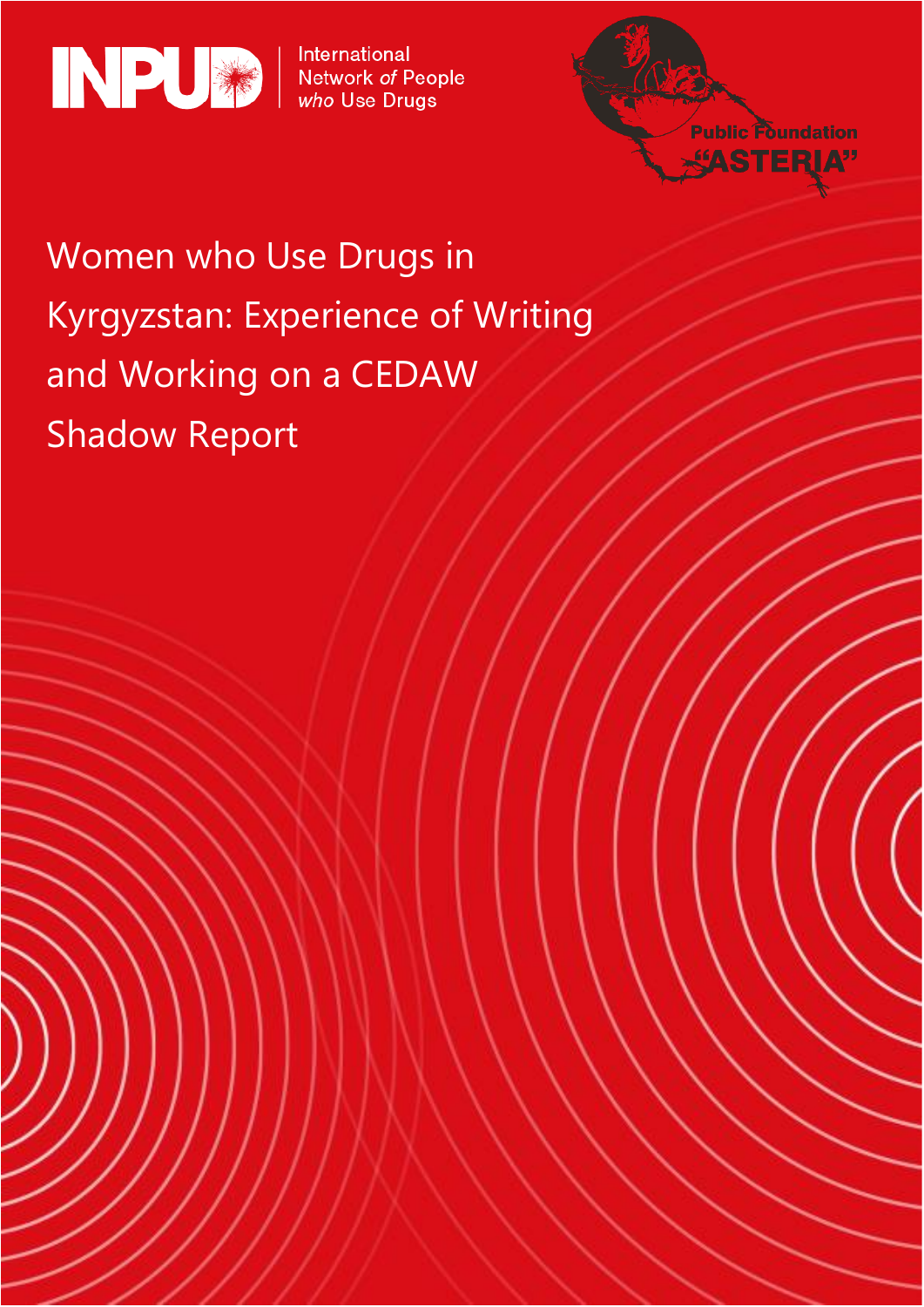

## Women who Use Drugs in Kyrgyzstan: Experience of Writing and Working on a CEDAW Shadow Report

### Introduction

INPUW

Women who use drugs are an invisible segment of society, especially in low- and middle-income countries. This is due to many factors, the main ones being:

- Criminalisation of the use and/or possession of drugs without the intent to sell<sup>1</sup>;
- Limited access to medical services only 10% of women have access to medical narcotic drugs<sup>2</sup>;
- Social and structural problems, and the invisibility of groups that are in the minority;
- Recreational drug use substance misuse are addressed through criminal law and psychiatry.
- When applying for a job, certificate stating they are not registered in narcology, and psychiatry is often required. Such certificates are always required when applying to study at a college or a higher educational institution (HEI);
- In countries where gender inequality is strongly expressed and there are harmful practices against women, women who use drugs are especially susceptible to stigma and discrimination and are persecuted as "super bad" women.

Therefore, it is important to participate in in human rights mechanisms based on Conventions ratified by States by submitting "shadow reports", also known as "alternative reports". For women, the Committee on the

Elimination of all Forms of Discrimination Against Women (CEDAW) is a human rights mechanism where women who use drugs can participate in the submission of shadow reports covering a variety of human rights issues. This will help make women visible to the State, who undertake to follow the articles of the Convention on the Elimination of All Forms of Discrimination Against Women. The main reason we continue to participate in the submission of reports is because human rights violations and the overall worsening situation for of women who use drugs is becoming a bigger problem that drives women who use drugs underground and negatively affects their health and lives.

The purpose of this case study is to consolidate the experience of Asteria – the principal organisation led by and serving women who use drugs in Kyrgyzstan - with the CEDAW Shadow Reporting and Participation process. Organisations and leaders of informal associations of women who use drugs, after reading this document, should hopefully:

- $\checkmark$  Be inspired to write a CEDAW shadow report;
- $\checkmark$  Get practical advice in the preparation, writing and planning of post-advocacy actions related to the shadow report;
- ✓ Receive guidance regarding security, potential risks, empowerment, etc., having analysed how certain points are applicable to one's own situation.

<sup>2</sup> *The World Drug Report 2021*. (UN Office on Drugs and Crime, 2021). https://www.unodc.org/unodc/en/data-andanalysis/wdr2021.html

<sup>1</sup> *Drug Decriminalisation: Progress or Political Red Herring?* (International Network of People who Use Drugs, 2021). https://inpud.net/drug-decriminalisation-progress-orpolitical-red-herring-2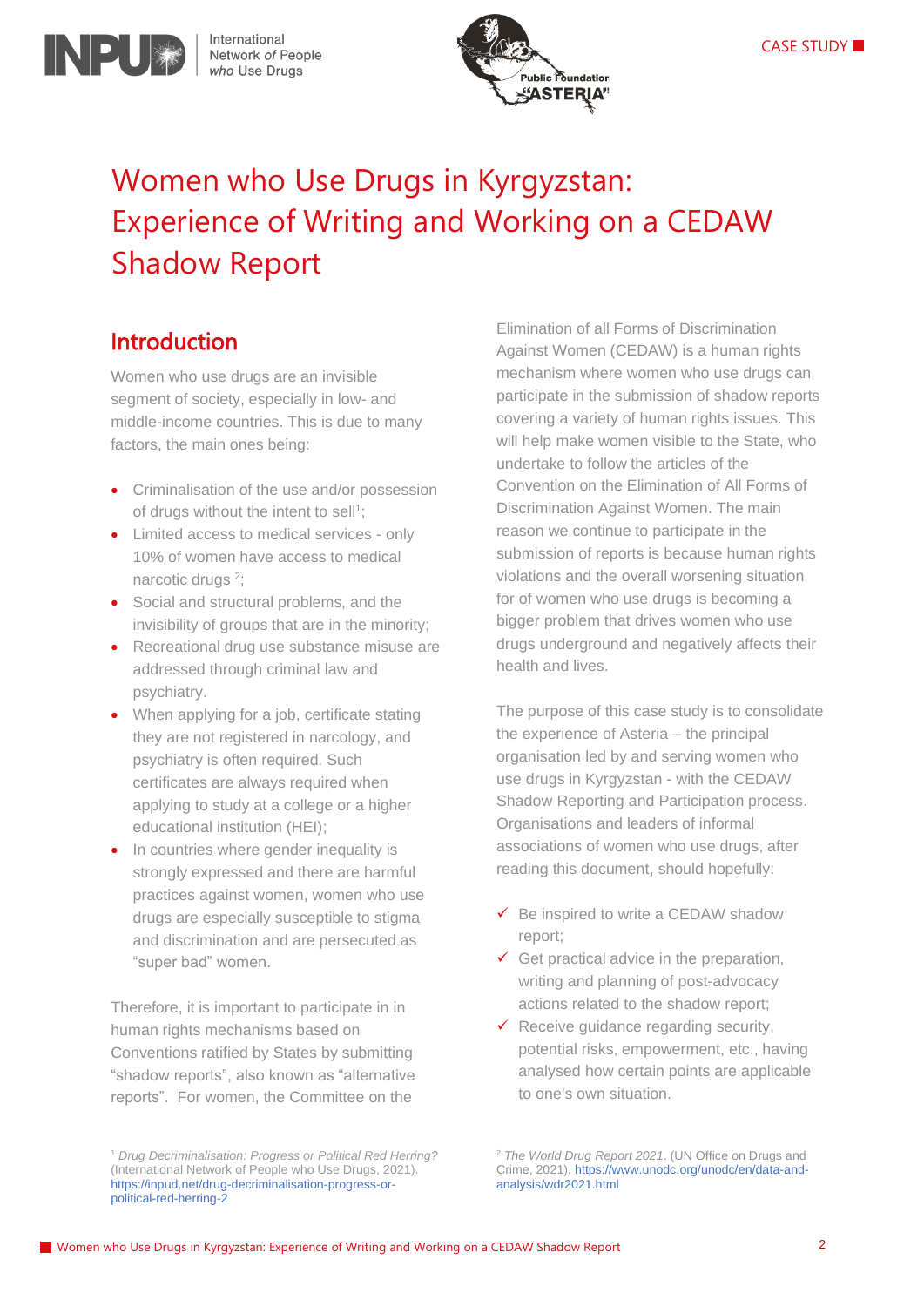

### Preparation and Data

INPU

We submitted the first Alternative Report in 2015, starting by collecting data on violence among women who use drugs. The findings of this study were shocking - 80% of women who use drugs experienced violence from the police and intimate partners, which is 20% more than among the general population. This data came from a rapid screening intervention for women who use drugs on violence – known as the "Wings of Hope" project<sup>3</sup>. In addition to quantitative data, we also used community case studies.

We prepared the submission and writing of an alternative report to CEDAW in a coalition of two more communities of women: Labrys (working with the LGBT community) and Tais Plus (working with sex workers).

Collecting, analysing and interpreting data requires resources and a responsible approach. If there are ready-made results of the collected data, such as studies, analytical reviews, screenings or express assessments, then it is good to use them. When there are no readymade new studies available, data can be collected from various sources that directly, and in some cases indirectly, affect the issues of rights of women who use drugs, including organisational reports, quantitative and qualitative data reviews (including monitoring assessments, case studies, etc). The cases that we used, for instance, were cases from our work providing services for women who use drugs since we are a service provider, which most clearly shows the problem of violation of women's rights according to the CEDAW article.

A review or analysis of legislative documents is also recommended, to identify gaps that hinder access to assistance for women who use drugs. Articles in the media are a very important resource for collecting data on discriminatory statements, initiatives and other articles that highlight or publicise discrimination against women who use drugs.

It is also important to meet with women who use drugs receiving harm reduction services and discuss recommendations with them, ensuring the interpretation of a particular recommendation is correct. Involving other organisations from the community of women who use drugs who may also have relevant data (or self-organisation of the community of drug users, where women also participate) is a useful step to take. Meetings or phone calls with partner organisations that are also from the community of women who use drugs or work with women who use drugs is a good source of information. It helps in the exchange of knowledge, problems and recommendations.

It is possible that partner organisations outside the community have also published studies or reports and can be good to talk with if, for example, there is data on documenting human rights violations from their projects.

Overall, if your organisation is a service provider or program implementer itself, the process of data collection becomes easier. If this not the case, it is important for the data collection process to build partnerships with organisations in the community of women who use drugs that provide services, in order to have access and use first-hand data on a regular basis.

If resources are limited in terms of being able to develop your own data-collection tools and

<sup>3</sup> *Wings of Hope Project* (Asteria, Global Health Center of Central Asia and Open Society Foundation, 2012) <https://blogs.cuit.columbia.edu/wingsofhope/about/>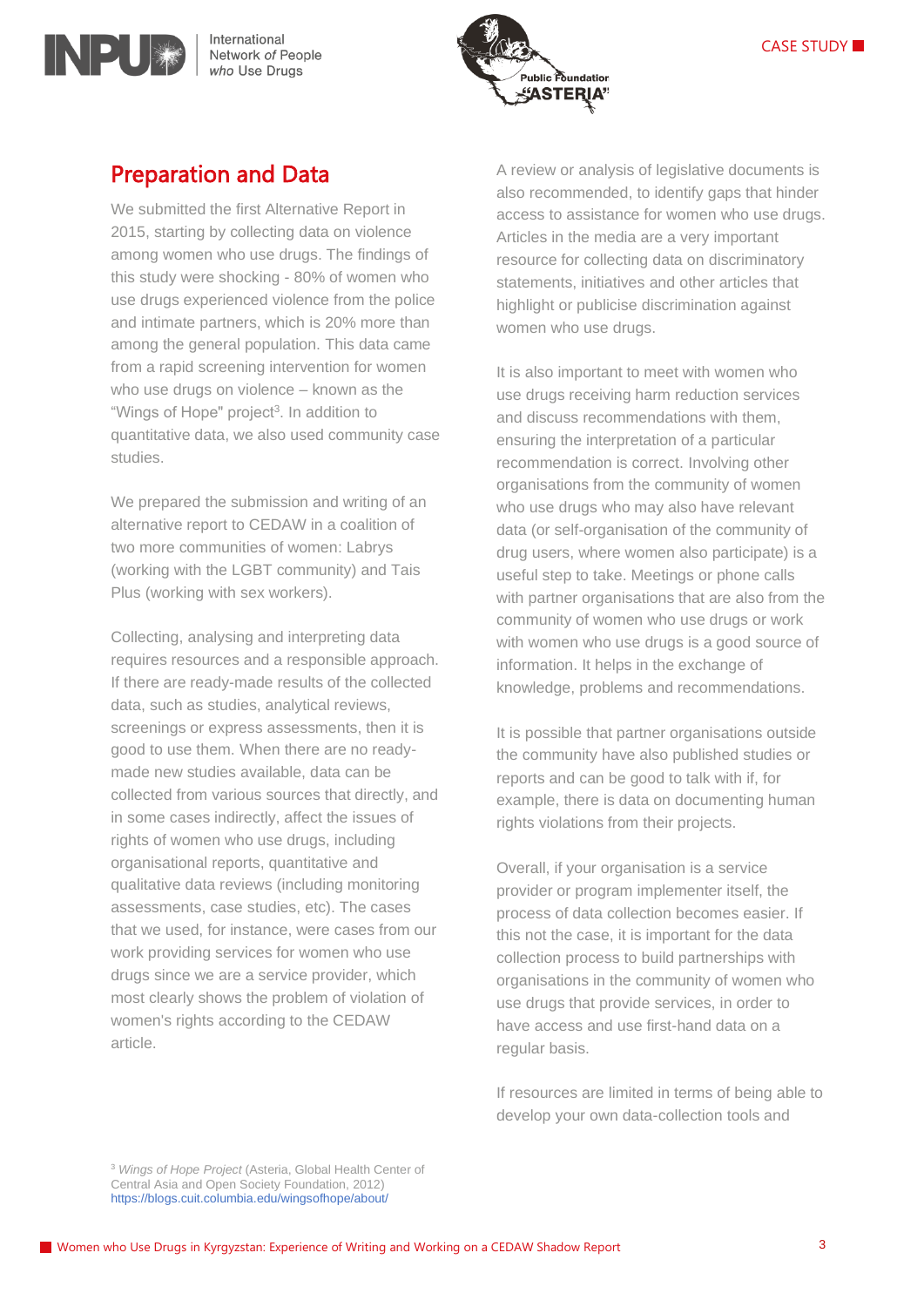



methods of data collection, then the sources described above will allow you to choose the most appropriate method to source secondary data.

### Results of the Submission of the 2015 and 2021 Shadow **Reports**

In 2015, the main recommendation of the CEDAW shadow report from the community of women who use drugs was to "Implement Minimum Standards for Crisis Centres with a non-discriminatory approach", formulated based on the following problems:

- violence and harassment by the police;
- exclusion from treatment programmes and crisis centres due to drug use;
- lack of access to contemporary health services with many still operating according to outdated schemes from Soviet times.

In 2018, when there were only non-state crisis and prevention centres operating in the country, we entered into partnership with crisis centres and the Ministry of Labour and Social Development to develop minimum standards which are now used by the Association of Crisis Centres. Since 2019, all non-governmental crisis centres have been operating according to these standards.

The next session of CEDAW was to be held in the first quarter of 2020, and the submission of reports opened at the end of 2019. Due to the pandemic, the dates were postponed. In 2020, it was possible to submit updated data in connection with restrictive measures in connection with the pandemic, as a separate supplement. From this we submitted updates to the previous report regarding problems related to the lockdown, with various restrictions, lack of access to food, humanitarian aid, online education for children, and so on.

The opportunity to speak directly at the next session of the CEDAW Committee was rescheduled for both States and civil society to Autumn 2021. This made it possible to make updates by the time of the session itself in the form of an updated Shadow Report from 2021, containing mainly the information that took place the previous year due to the political reform in Kyrgyzstan. This included changes to the Constitution and the governance structure, as well as a presidential decree issued on an inventory of laws which led to many new and additional problems in relation to key groups of women.

In 2015 three community organisations were working in partnership, but by 2019 the number of those wishing to join the informal coalition working to submit a common Shadow Report increased and acquired a name – 'CEDAW Informal Coalition on Women with Intersecting Forms of Discrimination'. Of the 17 NGOs in this informal coalition, there were only three organisations from the community of women who use drugs (Asteria, Ganesha, Network of Key Communities of Women) along with one national network of people who use drugs (The Harm Reduction Network).

Community organisations are the most useful in both collecting information and making recommendations, as they are directly related to both the group of beneficiaries and the problems of the group.

The role of partner organisations outside the community of women who use drugs is also important and plays a significant role in that they may have research or a database of documented cases, because the organisations from the community of women who use drugs in Kyrgyzstan, as a rule, rarely receive long-term projects for research, and are rather engaged for consultations, interviews and to provide access to the groups of beneficiaries.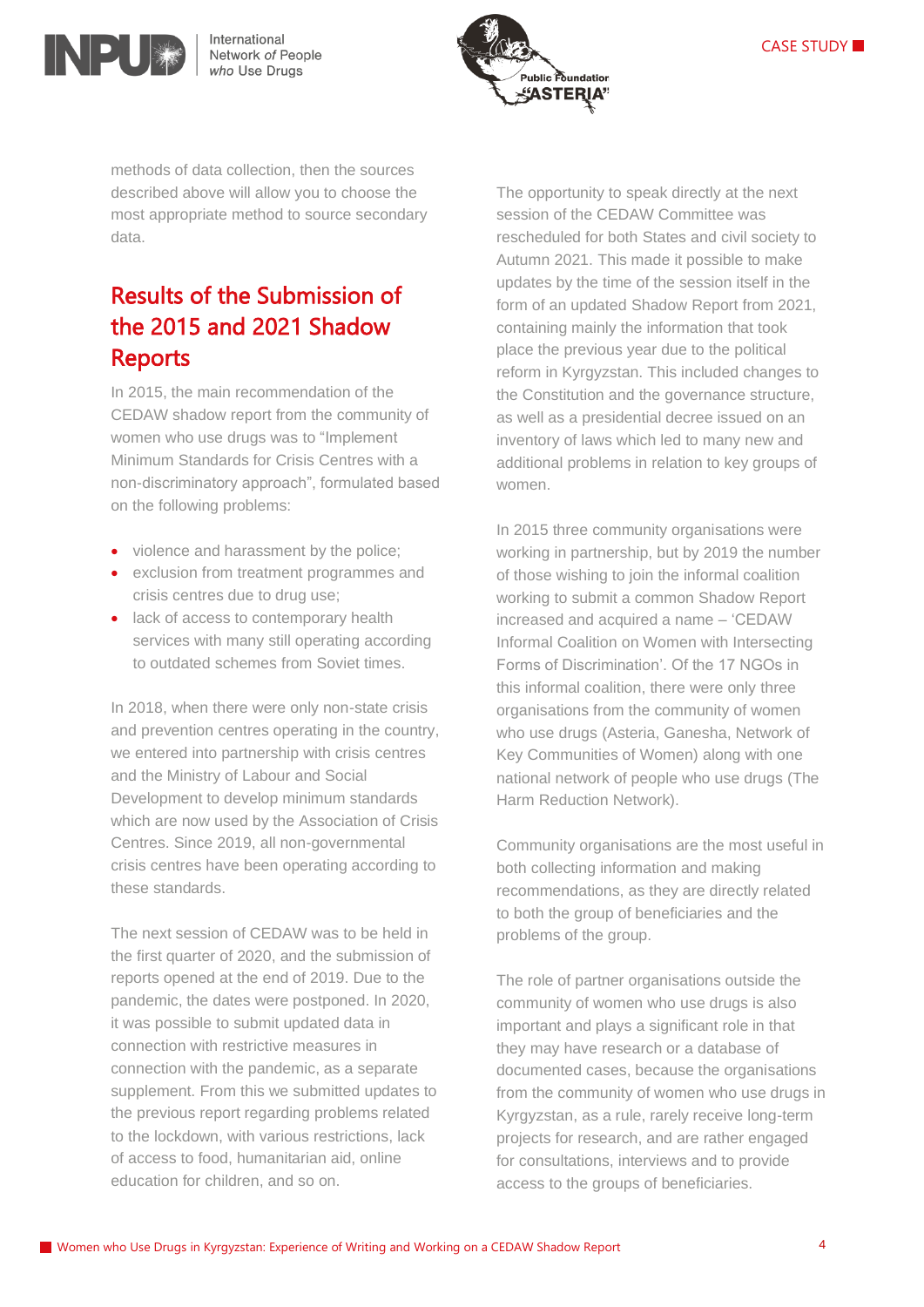



The 2021 process consisted of the following steps:

- 1. Update of the report in Autumn 2021 for Kyrgyzstan (each country has its own dates listed on the [CEDAW website\)](https://www.ohchr.org/en/treaty-bodies/cedaw).
- 2. Data collection, analysis, discussions with the community of women who use drugs.
- 3. Discussions with filing partners.
- 4. Search for financial or technical resources for specific tasks and possible activities.
- 5. Submission of a shadow report, preparation of a joint speech from four communities of women with intersecting forms of discrimination.
- 6. Speech at a lunch briefing in constructive dialogue with NGOs (oral statement - an official event available to everyone, including States).
- 7. An oral presentation during an online platform for all NGOs who submitted a shadow report, organised by International Women's Rights Action Watch (IWRAW).

Our informal coalition was given 5.5 minutes, and we agreed on 1.5 minutes for each community of women, adjusting the text of the speech to fit the time for the speaker. We chose the speaker by popular vote. After the lunch briefing, we prepared written responses to Committee members' questions and included follow-ups (short-term recommendations for 2 years), with proposals for concrete actions to solve the problem with regards to our beneficiary groups of women.

Alternative Reports by Year, Periodic State Reports, Questions and Answers to Questions are available on the [UN Treaty Body Database.](https://tbinternet.ohchr.org/SitePages/Home.aspx) Top issues for women who use drugs in 2021:

- Lack of access to healthcare, increased persecution of participants in the methadone program at methadone dispensing points;
- Lack of access to buprenorphine and all types of methadone in tablet form, including in pharmacies as a prescription drug, and to this end, to include health-related recommendations on the treatment of drug users in general therapy;
- Monitoring the media and public space for discrimination, so as not to demonise women who use drugs, thereby creating more and more barriers for us.

### Changes In the Process

The rules and procedures for submitting reports to the Committee are practically unchanged, and with the open access anyone can get acquainted with various manuals in Russian and English. <sup>4</sup> Moreover, there are materials on key groups of women. It should be noted that in rare cases, an innovation may be introduced. So, for example, due to the COVID-19 pandemic in 2020, participation in the sessions of the Committee took place online for both the participating States and civil society organisations. In 2021, online meetings were attended offline by the civil sector and by members of government delegations. Also in 2021, the format of the so-called **follow-up recommendations**, which occur every two years was introduced. This means that during an informal virtual lunch briefing, civil society had the opportunity to submit short-term and attainable recommendations for the State, to be implemented within 2 years after the Final Recommendations of the Committee.

<sup>4</sup> Animated educational materials from IWRAW: [https://www.iwraw-ap.org/search-](about:blank) NGO reporting guidelines on CEDAW & rights of women who use drugs from IWRAW: [https://www.iwraw-ap.org/wp](https://www.iwraw-ap.org/wp-content/uploads/2018/07/NGO-Reporting-Guidelines-on-CEDAW-Rights-of-Women-who-Use-Drugs.pdf)[content/uploads/2018/07/NGO-Reporting-Guidelines-on-](https://www.iwraw-ap.org/wp-content/uploads/2018/07/NGO-Reporting-Guidelines-on-CEDAW-Rights-of-Women-who-Use-Drugs.pdf)[CEDAW-Rights-of-Women-who-Use-Drugs.pdf](https://www.iwraw-ap.org/wp-content/uploads/2018/07/NGO-Reporting-Guidelines-on-CEDAW-Rights-of-Women-who-Use-Drugs.pdf)

[resources/?\\_sft\\_resource\\_language=russian&\\_sft\\_resource](about:blank) [\\_type=cedaw-quick-concise](about:blank)

Reports and guides from IWRAW for NGOs on participation in CEDAW sessions[: https://www.iwraw-ap.org/resources/](about:blank)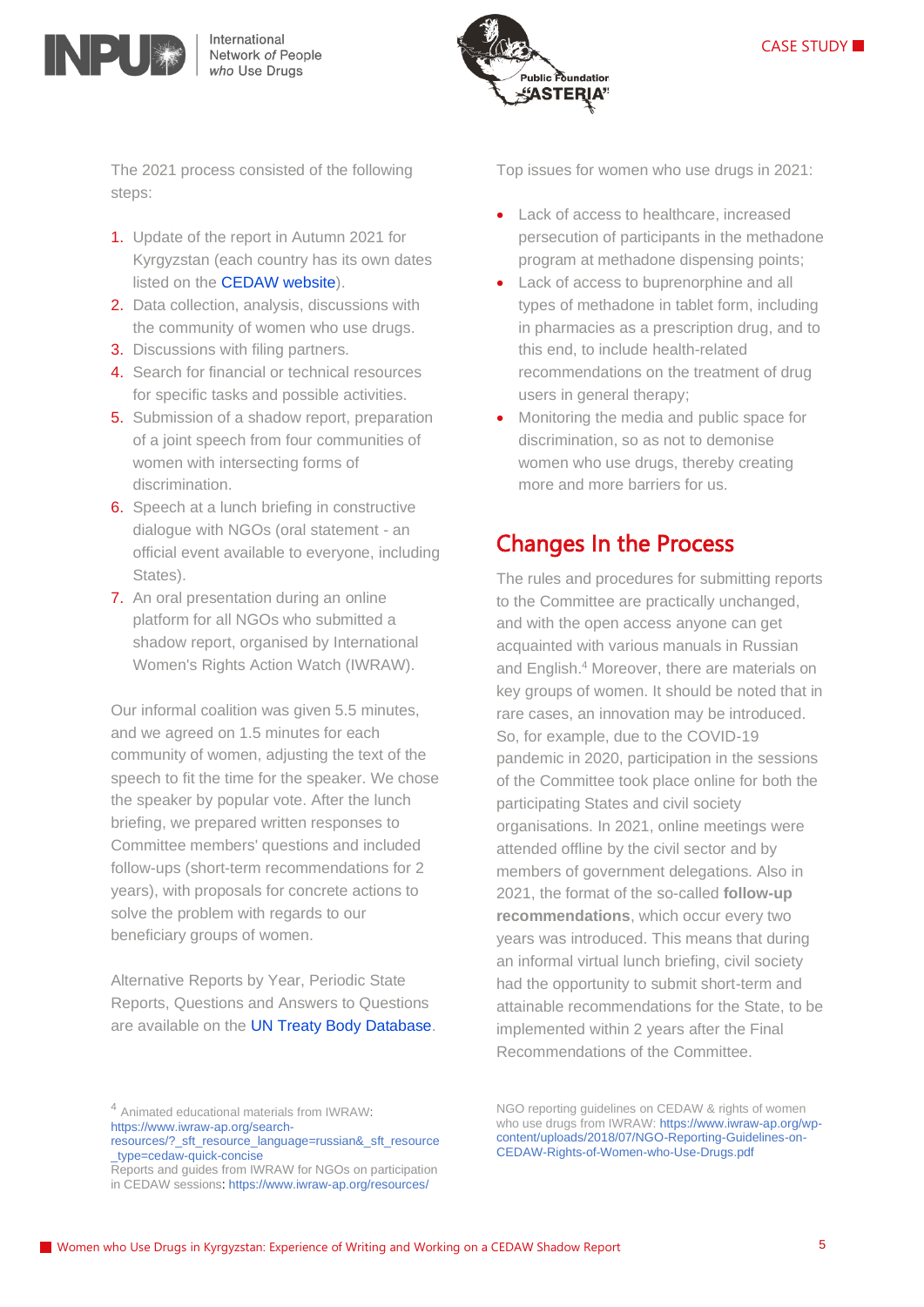





### Post Advocacy

Follow-up advocacy is a new but equally important and significant process. During the month next month after the session, the Committee prepares the Final Recommendations. The short-term recommendations play a primary role and as soon as recommendations are published on the website of the Office of the High Commissioner for Human Rights (OHCHR), it is necessary to start analysing them in relation to their problems, accurate translation and building a strategy for further advocacy. This is a tool that will help us start a dialogue and build a process of cooperation with the state to eliminate problems and barriers that violate the rights of women who use drugs. Thanks to the recommendations, many existing problems are brought to the forefront and become visible. If earlier it was possible for the state to "brush aside" and ignore the problems, the recommendations make it easier to influence the decision-makers. If this is a problem in the field of justice, then direct or indirect negotiations with the Ministry of Internal Affairs can be conducted.

In addition, the Committee's recommendations can be used to address stigma and discrimination. Here you can work with many ministries and departments, such as the media, to ensure that discriminatory and stereotypical expressions and terminology are excluded from articles and reports. In addition, at all levels of government structures, demand the replacement of discriminatory terminology in all national documents against women who use drugs, in accordance with the recommendations of The International Narcotics Control Board<sup>5</sup> and the Pompidou Expert Group<sup>6</sup>.

After the Final Recommendations in 2015, the process of change is still underway and will continue. If the State has not implemented the recommendations from previous reports, they are included in the new ones as a continuation of work.

Here are examples based on the results of the first report from 2015:

- [National Action Plan](http://cbd.minjust.gov.kg/act/view/ru-ru/216062?cl=ru-ru) for the implementation of the CEDAW recommendations from 2017.
- The Ombudsman's Plan for 2016-2020. namely the Action Plan of the Department of Protection against Domestic Violence and Gender Discrimination.
- **[Clinical guidelines](https://afew.org/ru/novosti/btg-guideline-kz-ru/) for** obstetricians/gynaecologists on the management of pregnancy in women who use drugs.
- **[Strategic action plan](https://www.theglobalfund.org/media/10928/crg_humanrightskyrgyzstan2020-2025_plan_ru.pdf) to overcome legal** barriers to HIV and tuberculosis services in Kyrgyz Republic 2020-2025.

### Final Recommendations

On November 15, 2021, the [Final](https://tbinternet.ohchr.org/_layouts/15/treatybodyexternal/Download.aspx?symbolno=CEDAW%2fC%2fKGZ%2fCO%2f5&Lang=en)  [Recommendations for Kyrgyzstan](https://tbinternet.ohchr.org/_layouts/15/treatybodyexternal/Download.aspx?symbolno=CEDAW%2fC%2fKGZ%2fCO%2f5&Lang=en) were made public. The recommendations are typically broad on all counts, focusing mainly on the report of the State itself, but the Committee always considers information submitted by NGOs. For example, when they ask questions to members of a state delegation, they may refer to an "alternative source". Information from an "alternative source" is not referencing a Shadow Report but could be a speech made during the lunch briefing, or answers to the Committee members in writing after the lunch briefing.

<sup>6</sup> *Opioid Agonist Treatment. Guiding Principles for legislation and regulations.* (Pompidou Group, 2017). https://rm.coe.int/2017-ppg-15-oat-guidingprinciples-finaleng/16808b6d9e

<sup>5</sup> *Report of the International Narcotics Control Board for 2020*. (INCB, 2020). [https://unis.unvienna.org/pdf/2021/INCB/INCB\\_Report\\_R.p](https://unis.unvienna.org/pdf/2021/INCB/INCB_Report_R.pdf) [df](https://unis.unvienna.org/pdf/2021/INCB/INCB_Report_R.pdf)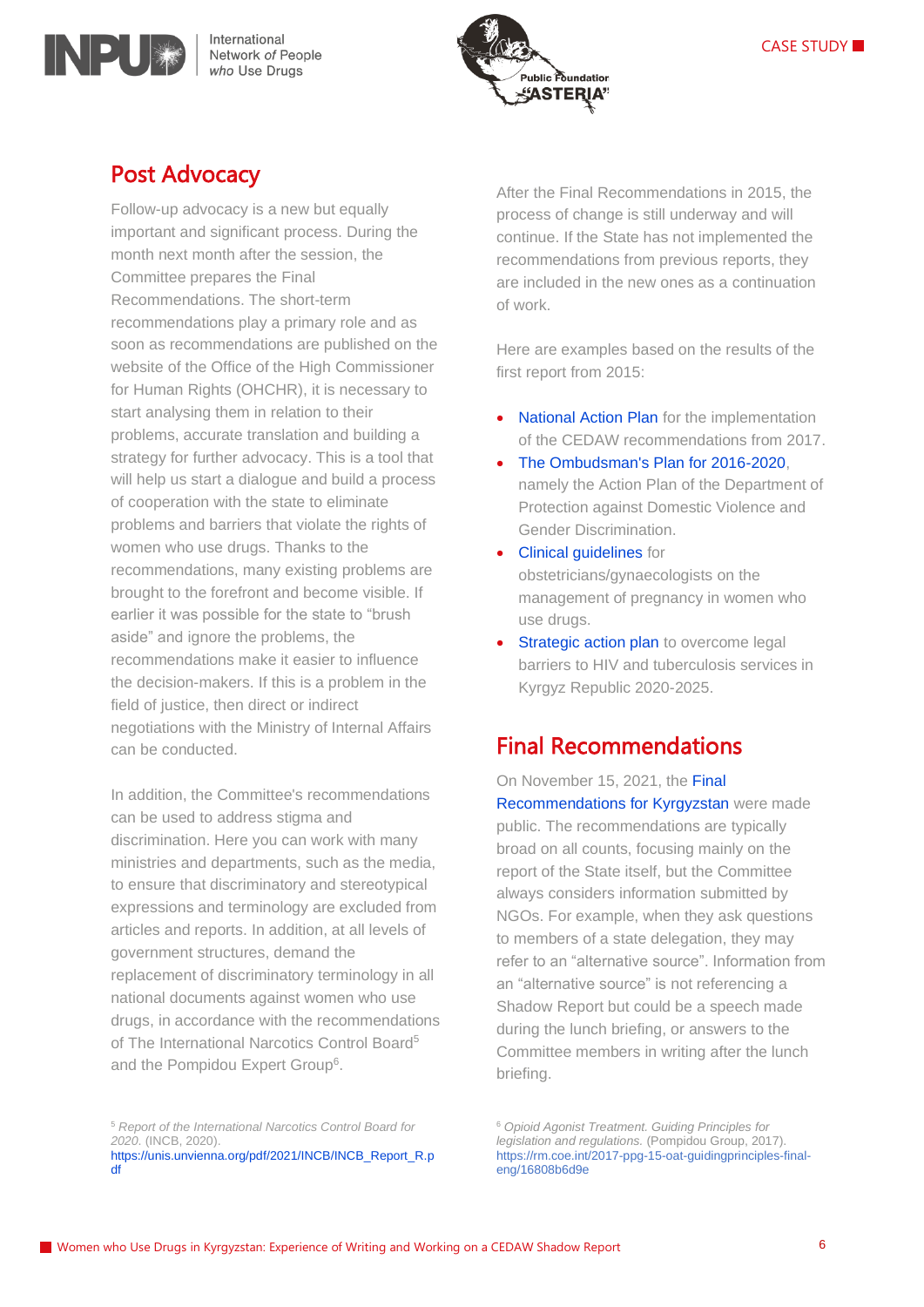



For future reference, read the entire text carefully and select those recommendations that are applicable to women who use drugs or to organisations from the community. Comparing the provided data with the recommendations will help you quickly develop your plan. You can use recommendations on different articles of the Convention but build plans according to priorities and available resources. The rest of the analysis will be useful in any case because organisations constantly participate in meetings and events around various areas, and it is important to use the topical recommendations made on those platforms.

#### **Analysis on the CEDAW Final Recommendations**

- 1. First, we note the global, long-term plans for further advocacy based on the Committee's recommendations. To do this, we need to review the Sustainable Development Goals (SDGs), Kyrgyzstan's report on the SDGs, and develop steps to integrate women who use drugs into the indicators of achievement.
- 2. Then, we try to apply the global goals at the National level and tie them together. The Committee invites the Parliament of Kyrgyzstan [\(Jogorku Kenesh\)](http://kenesh.kg/ru)<sup>7</sup>, in accordance with its mandate, to take the necessary steps to implement these concluding provisions until the next periodic report, submitted in 4 years, in accordance with the Convention. An interim report can also be submitted after 2 years. In any case, working with the coordinating ministry on the implementation of the recommendations from the very beginning is important to stay in the course and be aware of the implementation plans right away.
- 3. In Kyrgyzstan, the responsible department for the implementation of the

recommendations is the Ministry of Labour and Social Development (in 2021 it was merged with the Ministry of Health, then they were divided, but the powers for social development remained). Usually, these are national strategies, programs that include an action plan. These are relevant in our case:

- ✓ The Fifth National Action Plan for Gender Equality (2018–2020), the main National Document that outlines the plan for the implementation of the CEDAW Recommendations.
- ✓ The 2018 Action Plan for the Implementation of United Nations Security Council Resolution 1325 (2000) on Women, Peace and Security; as well as Sustainable Development Goals (which, in principle, include the implementation of National Programs).

These guidelines provide a lot of room for further work, which often cannot be fully funded by a single project. Therefore, it is important to focus on one or two issues at the most. It will require active participation (collection of information, evidence about the problems / developing arguments, negotiations with donors for funding, etc.) and ignoring will play against your organisation, affecting your reputation, your capacity to build a constructive dialogue and partnership. Based on the results of the speech at CEDAW, we compared the final recommendations of the Committee with those submitted by our coalition in the report. Based on this comparative analysis, we saw that a large part of our proposals were taken into account and included in the CEDAW report.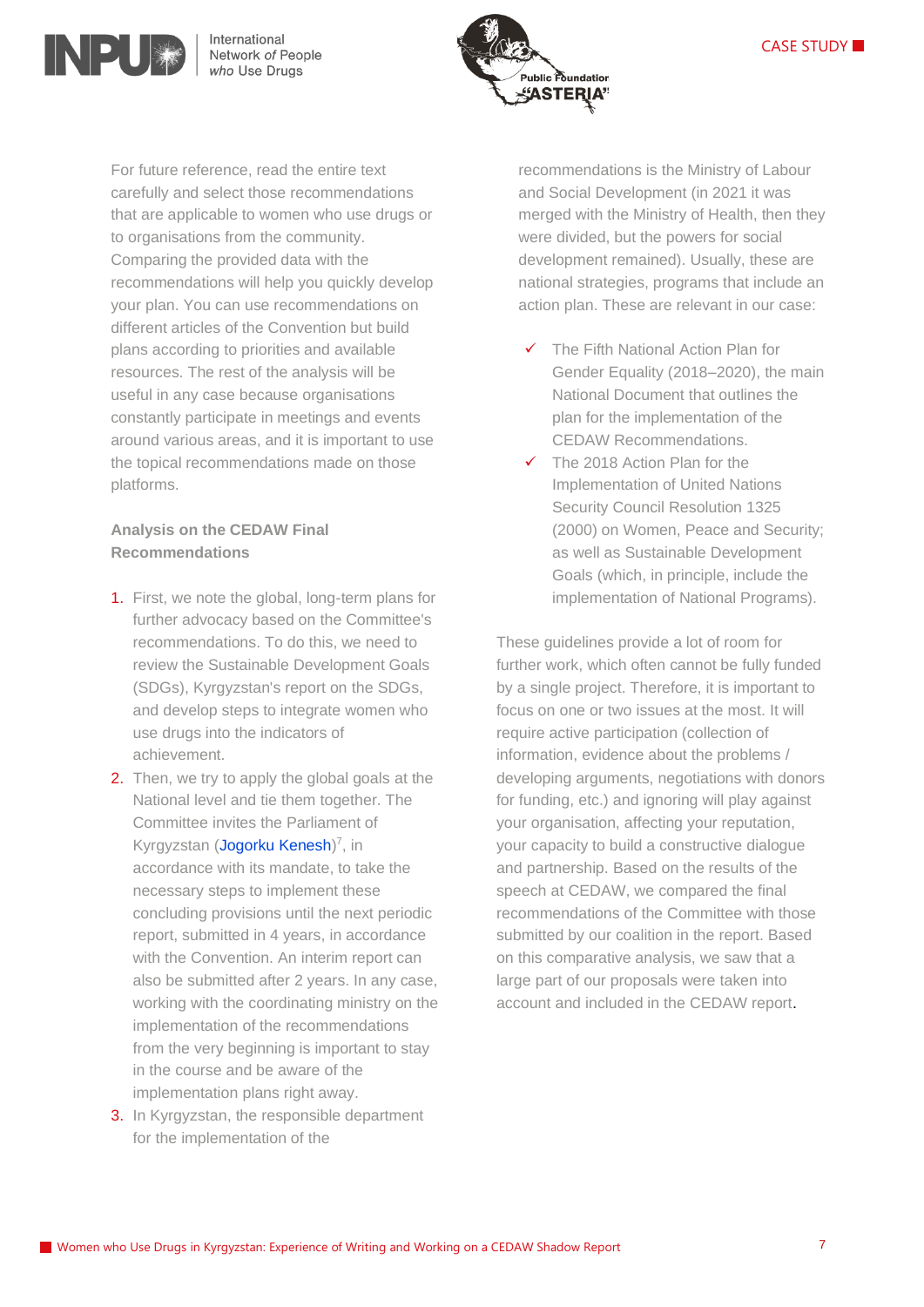



| <b>Final Committee recommendations</b>                                                                                                                                                                                                                                                                                                                                                                                                                                                                                                                                                   | Our recommendations included by the<br><b>Committee</b>                                                                                                                                                                                                                                                                                                                                                                                                                                                                                                                      |
|------------------------------------------------------------------------------------------------------------------------------------------------------------------------------------------------------------------------------------------------------------------------------------------------------------------------------------------------------------------------------------------------------------------------------------------------------------------------------------------------------------------------------------------------------------------------------------------|------------------------------------------------------------------------------------------------------------------------------------------------------------------------------------------------------------------------------------------------------------------------------------------------------------------------------------------------------------------------------------------------------------------------------------------------------------------------------------------------------------------------------------------------------------------------------|
| The legislative framework.<br>The Committee is concerned:<br>a) that the Act on State Guarantees of Equal Rights and<br>Opportunities for Men and Women does not cover intersecting<br>forms of discrimination and that the adoption of a<br>comprehensive anti-discrimination law is delayed; as well as<br>b) about the reliance on legally vague terms of morality, ethics and<br>traditional family values in the context of an ongoing large-scale<br>inventory of legislation that can be used to infringe on women's rights.                                                      | "Provide an enabling environment for drug harm<br>reduction programs that promote unhindered<br>access to health care, ensure that cases of police<br>violence are properly investigated, ensure that<br>drug use without the intent to sell is not<br>prosecuted, and ensure that public spaces are<br>monitored to curb discriminatory terminology<br>and propaganda."                                                                                                                                                                                                     |
| 10. The Committee reiterates its previous recommendations from<br>2018 (CEDAW/C/KGZ/CO/4, para. 10) and recommends that the<br>State adopts comprehensive anti-discrimination legislation with a<br>definition of discrimination against women that covers direct and<br>indirect discrimination in the public and private spheres, and<br>intersecting forms of discrimination in accordance with article 1 of<br>the Convention.                                                                                                                                                       |                                                                                                                                                                                                                                                                                                                                                                                                                                                                                                                                                                              |
| The Committee also recommends that the State party ensure that:<br>a) the list of legislative acts and the corresponding amendments to<br>them cancel all discriminatory provisions, including those based on<br>the terms of morality, ethics and traditional family values not defined<br>in the law; as well as<br>b) the inventory should be carried out in accordance with the State<br>party's obligations under the Convention and other human rights<br>treaties and should be carried out in consultation with civil society<br>organizations, including women's organizations. |                                                                                                                                                                                                                                                                                                                                                                                                                                                                                                                                                                              |
| <b>Stereotypes</b><br>20. The Committee reiterates its previous recommendations<br>(CEDAW/C/KGZ/CO/4, para. 16) and recommends that the State<br>party:<br>b) continue raising awareness among media professionals to<br>eliminate discriminatory gender stereotypes and objectification of<br>women, and to promote a positive portrayal of women as active<br>drivers of development in the media. In addition, revise the Law on<br>Public Broadcasting to ensure a gender approach in the consideration<br>and monitoring of media content by TV channels, including KTRK.           | "Do not use discriminatory terminology in relation<br>to women who use drugs and fix this in<br>regulatory documents.<br>States as well as the International Narcotics<br>Board urge not to use the terminology of drug<br>abuse, because it constitutes discrimination that<br>contributes to punitive practices and the<br>promotion of demonisation of drug use. Using<br>discriminatory terminology enables both, the<br>media and government officials and business<br>communities that dominate in the public Internet<br>space to spread discriminatory information." |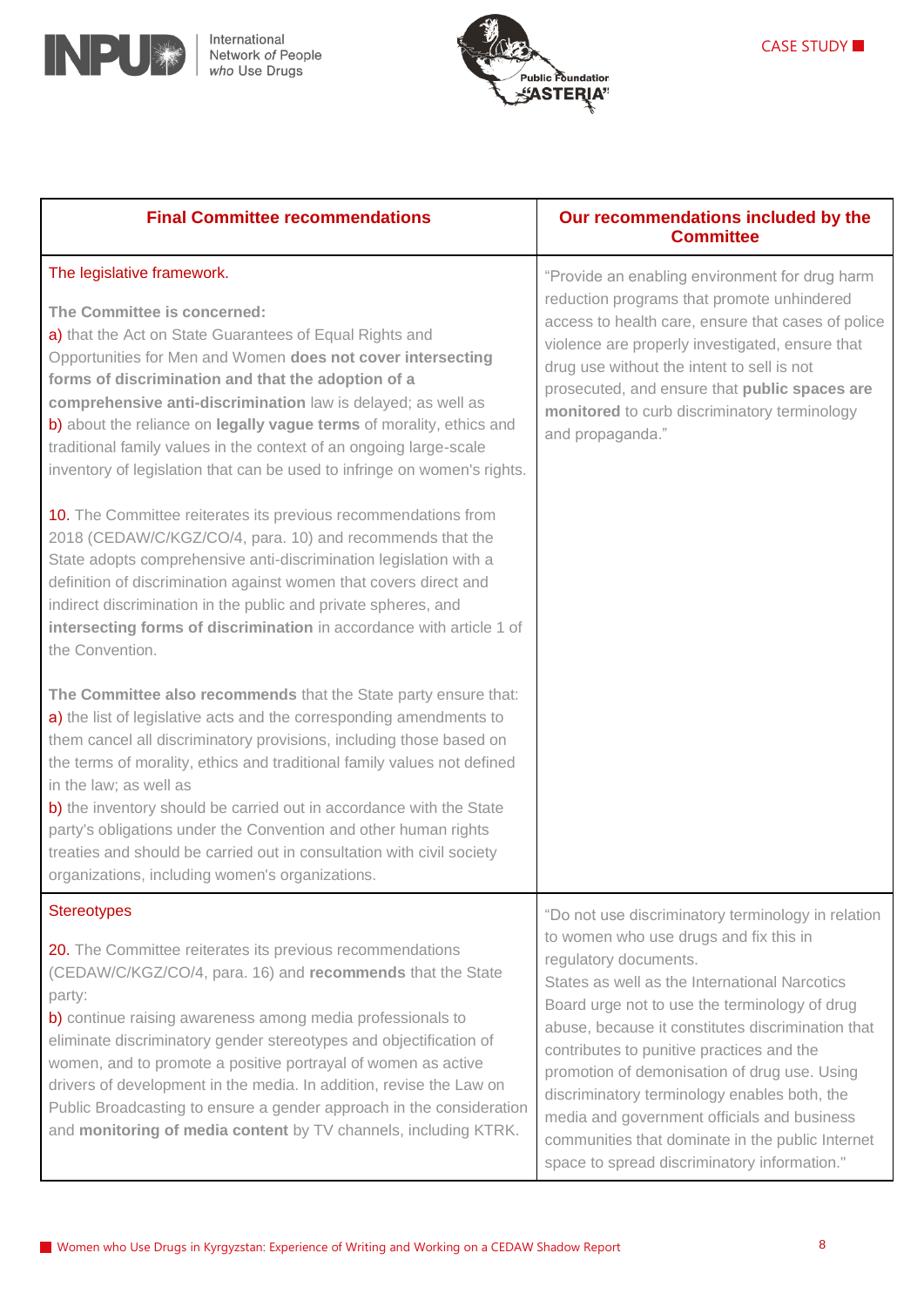

Violence and harmful practices



*"*Among women who use drugs, not having a passport is still a problem. Because there is no

#### 22. Recalling its general recommendation No. 35 (2017) on genderbased violence against women, updating general recommendation No. 19, the Committee **recommends** that the State party: a) revise the Law on Protection from Domestic Violence to cover all forms of gender-based violence and take into account the special needs of disadvantaged and marginalized groups of women, including women with disabilities, migrant women, women living with HIV / AIDS, women who use drugs and lesbian, bisexual and transgender women; g) **strengthen victim support and protection services, including 24-hour hotlines, adequate shelters,** medical care, psychosocial counseling and economic support throughout the State party; (i) bring to account and adequately punish those responsible for cases of gender-based violence, arbitrary detention and attacks against women belonging to religious and ethnic minorities, women who use drugs, lesbian, bisexual and transgender people. Employment h) improve **access to employment** and training opportunities for **disadvantaged and marginalized groups** of women, such as ethnic minority women, women with disabilities and migrant women effective mechanism of identification, without the institute of "propiska" (registration according to place of living). If a woman or her relatives do not have real estate, then she does not have registration at the place of residence. And she won't get a passport. This immediately closes access to many things for herself and her children. Without a passport, she cannot enroll children in schools, kindergartens, she cannot claim allowances, seek legal work and healthcare." **Health** 36. The Committee recalls its general recommendation No. 24 (1999) on women and health, and recommends that the State party: c) **fight** corruption in the health care system and gender-based violence and **discrimination by health personnel**, especially against women who use drugs, women with HIV / AIDS and women in prostitution; Disadvantaged and marginalized groups of women 41. The Committee is **concerned** that older women, women with disabilities, women belonging to ethnic minority groups, refugees and women seeking asylum, migrant women, women living with "Access to methadone programs is limited due to the presence of police around methadone points." Our information in the responses after the lunch briefing: "Access to methadone programs is limited due to the presence of police around methadone points."

HIV/AIDS, **women who use drugs** as well as lesbian, bisexual and transgender women **continue to face intersecting forms of discrimination** in the State party. 42. The Committee **recommends** that the State party take **targeted measures** to ensure **access** to justice, employment and **health care**,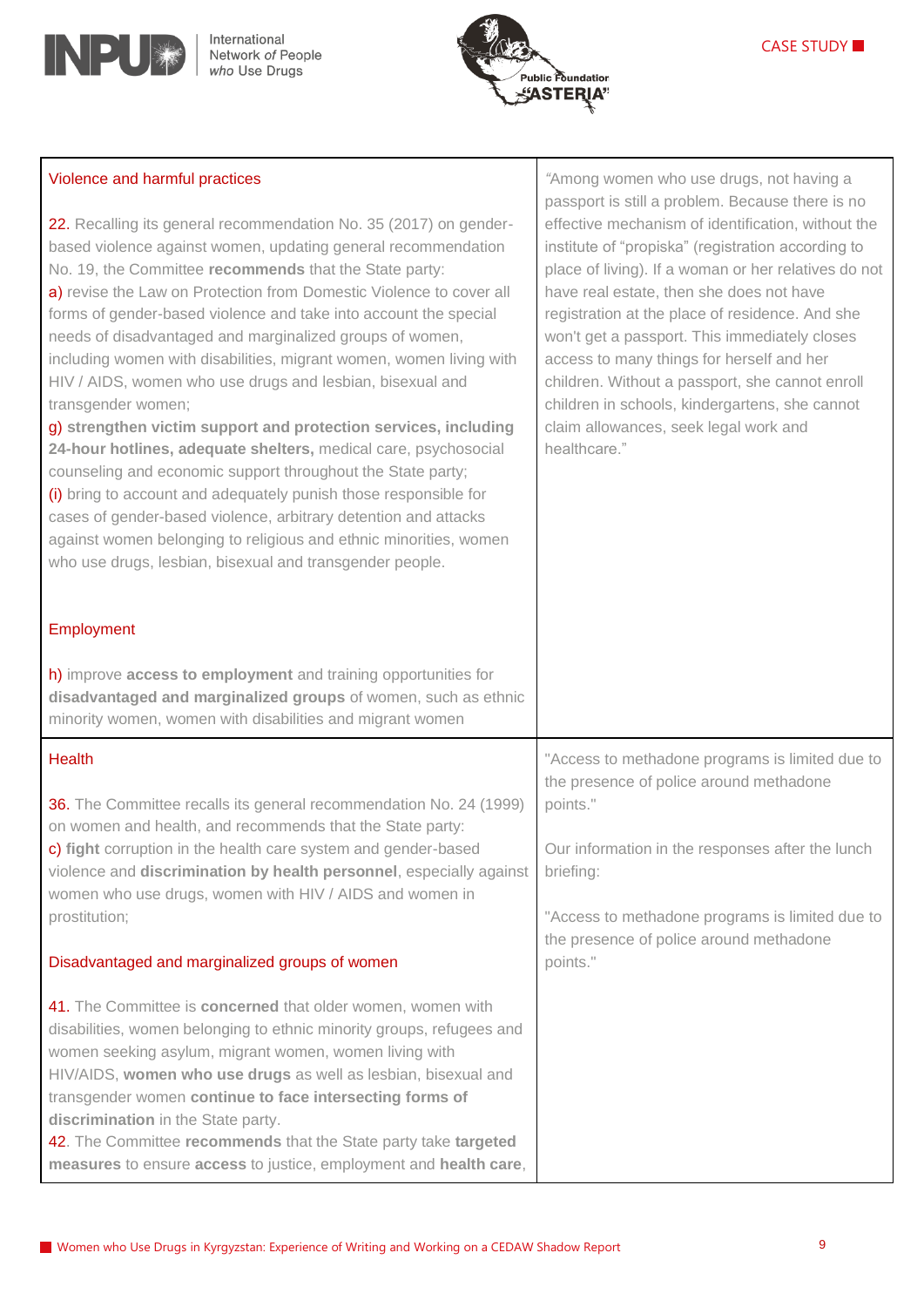



| including sexual and reproductive health services, while respecting<br>patient confidentiality, social protection and food security for<br>disadvantaged groups of women, and taking into account their<br>specific needs.                                                                                                                                                                                                                                                                                             |                                                                                                                                                                                                                                                                                                                                                                                                                                                                                                                                                                                                                                                                                                                                                                                                                                                                                                                                                                                                                                                                                                                                                                                                                                                                                                                                                                                                                                                                                                    |
|------------------------------------------------------------------------------------------------------------------------------------------------------------------------------------------------------------------------------------------------------------------------------------------------------------------------------------------------------------------------------------------------------------------------------------------------------------------------------------------------------------------------|----------------------------------------------------------------------------------------------------------------------------------------------------------------------------------------------------------------------------------------------------------------------------------------------------------------------------------------------------------------------------------------------------------------------------------------------------------------------------------------------------------------------------------------------------------------------------------------------------------------------------------------------------------------------------------------------------------------------------------------------------------------------------------------------------------------------------------------------------------------------------------------------------------------------------------------------------------------------------------------------------------------------------------------------------------------------------------------------------------------------------------------------------------------------------------------------------------------------------------------------------------------------------------------------------------------------------------------------------------------------------------------------------------------------------------------------------------------------------------------------------|
| Women who use drugs<br>45. The Committee is concerned about draft legislative amendments<br>criminalizing the possession of drugs for personal use and the lack of<br>access to harm reduction programs and facilities for women who use<br>drugs.<br>46. The Committee recommends that the State party:<br>a) ensure that possession of drugs for personal use without intent to<br>sell is not a criminal offense;<br>c) improve the access to harm reduction programs and opportunities<br>for women who use drugs. | "In 2020, the country was in lockdown, the<br>borders were closed, however, the figures of<br>crime and offenses committed is higher than in<br>2019."<br>"It turns out that there is no rehabilitation and<br>alternative types of punishment, state lawyers<br>accompanying the entire process completely free<br>of charge is missing, protection of witnesses and<br>protection of victims from police officers is also<br>missing. But law enforcement methods have<br>increased significantly."<br>Recommendation: Provide drug rehabilitation<br>and treatment instead of punishment.<br>On para. 46 c) we provided this information:<br>"In addition to the shifts at the methadone<br>dispensing points by police officers, access to<br>opioid analgesics excludes a group of women<br>associated with a substance use disorder. This<br>discriminates and denies access at the state<br>level. Methadone, buprenorphine - must be<br>available in any form of administration and route<br>of administration (tablet form with various<br>dosages), not only for oncology, but also for<br>disorders associated with the use of<br>psychoactive substances."<br>"We urge the Committee on the Elimination of<br>All Activities to recommend that the Government<br>of the Kyrgyz Republic provide an enabling<br>environment for drug use harm reduction<br>programs that promote unimpeded access to<br>health care, and prohibit police harassment at<br>methadone dispensing points." |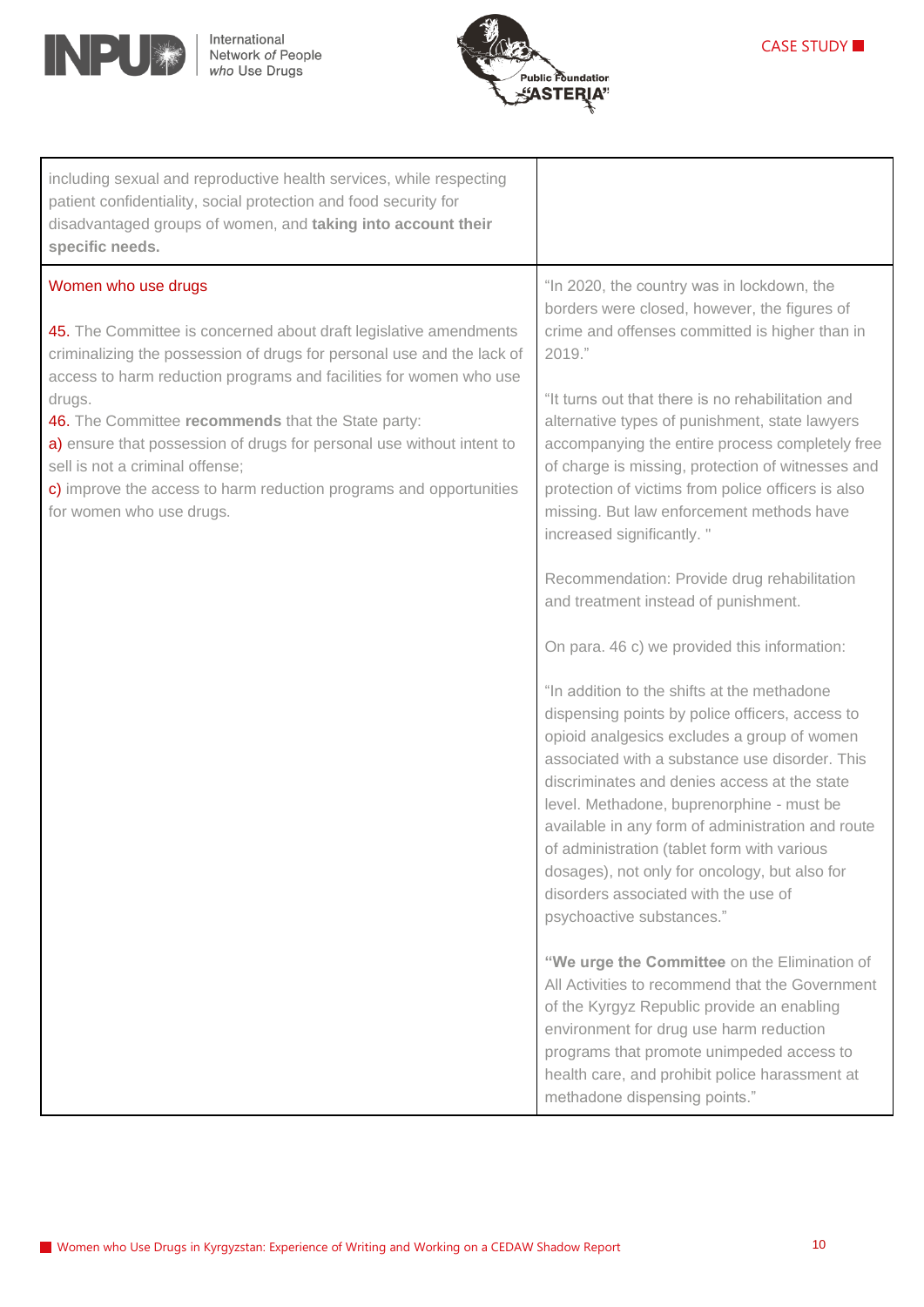

### Final Recommendations

INPU

The process of submitting a shadow report is challenging but interesting work. As in any important process, we faced difficulties but tried to find solutions and compromises. For ourselves, we have learned the following lessons:

#### **Joint submission of reports with other organisations.**

In general, it was a rather positive experience working on a joint submission with sex workers and women from LGBT groups because:

- Timely and consistent preparation was made for the submission of the shadow report;
- Deadlines of all stages of work were met by all groups;
- The experience of partners taking the initiative helps to free up time and resources while also reducing pressure.

The funding model can be a drawback - if just one of the partners receives funding aimed at the process of writing an alternative report, then they have obligations to the donor. Initiatives such as joint submission should be well thought out and should not be tied to a single organisation. Therefore, long-term projects for a coalition of different organisations are not an option if the budget is not allocated to each organisation.

#### **Participation of non-national NGOs**

NGOs such as regional associations or international organisations can help inexperienced organisations understand the CEDAW process, as well as translate key documents in the local and Russian language. They can pay for a translator for an online session, or they can pay for experts from within their communities.

The downside is that there is a top-down approach, and it is perceived by national, local organisations as being an unequal partnership and unprofessional. This position usually leads to rejection by local/national communities. If you work on a joint submission, then you need to define the roles of participation, communication and expectations very clearly from each organisation.

#### **Oral presentation**

This is a speech in which you describe the positive developments that have occurred in the country, and then point out what went wrong. This is a very important speech which can be published and used in the proceeding advocacy work. Also, this is a good opportunity in terms of capacity building.

We had to follow the exact text of the speech, as there are different communities of women and competition between the community the various stakeholders in the community. For instance, by lumping all the problems of different communities (women who use drugs, sex workers, women living with HIV, transgender women) into one heap, we blur the needs of specific barriers and their solutions. Therefore, it is important to keep track of the text as it will change during the writing process within the allotted time for the oral statement. The main thing is to keep what is most important at the centre. There are no compromises when we do something that will affect all women who use drugs in Kyrgyzstan. Do no harm and ensure safety. Any incorrect interpretation distorts the essence.

*Be strong and courageous in your decisions and actions, respecting the principle of "do no harm" and keeping women who use drugs safe!*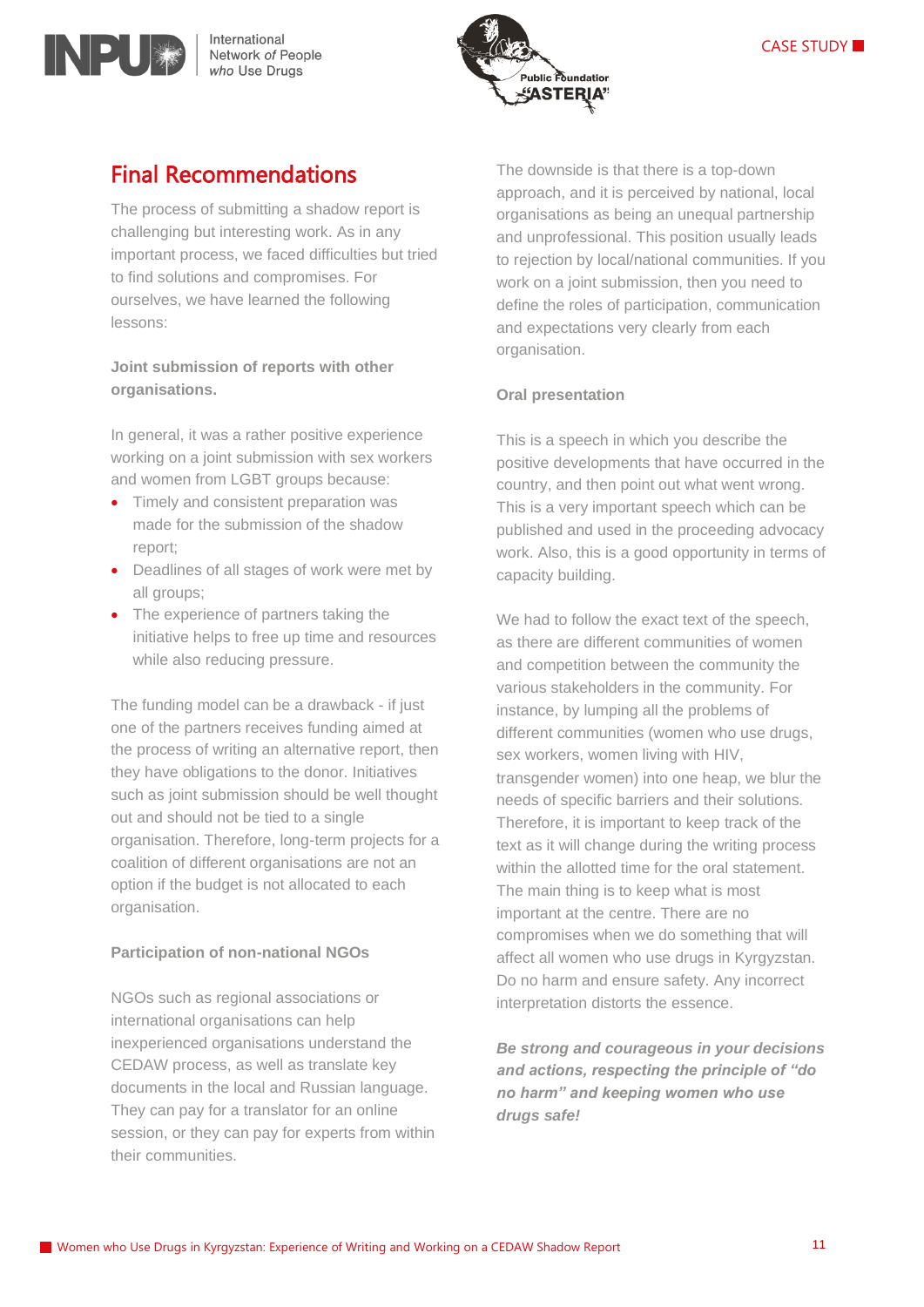



### Oral Presentation from Women who Use Drugs, 2021

Ladies and gentlemen,

It is a great honour to represent here the community of women who use drugs. Our priority issues are related to discrimination, lack of access to health care and lack of access to justice

#### **DISCRIMINATION**

The state adopts new legislation that negatively affects the rights of women who use drugs, has punitive policies that hinder access to justice, health care, employment, education, and intensifies hatred towards women who use drugs. At the same time, during the period of independence of Kyrgyzstan, the Law aimed at protection against discrimination has never been adopted. It turns out that there are punitive norms, but there are no protective ones.

This allows discriminatory propaganda to be carried out by both the media and government officials and business communities that dominate the public Internet space. Not using discriminatory terminology is something that the Board on Narcotics in its 2020 Country Report urges countries, for example, to not use terminology like "abuse" of drugs because it encourages punitive practices, demonisation and harassment of women who use drugs.

#### **LACK OF ACCESS TO HEALTH CARE**

The State supports evidence-based approaches to healthcare. The Methadone program has been available in the country since 2002, but women still have less access to it than men. WHO recommends methadone as the gold standard of care for pregnant women who are dependent on opioids. But discriminatory propaganda and "harassment" against women who use drugs directly hinders access to both methadone and health care in

general and forces them to go even deeper underground.

#### **LACK OF ACCESS TO JUSTICE**

The state does not recognise widespread violence and discrimination against women who use drugs. The punitive discourse perpetuated by the media and those in power, private medical institutions fuels conditions of higher vulnerability to violence and discrimination from various state and non-state actors. In 2020, the country was in lockdown, the borders were closed, however the number of people who committed crimes and offenses related to drugs was higher than in 2019. In January-April 2021, an even more significant increase in the number of crimes related to drug trafficking was registered, by more than 43% than the possession of drugs without the intent to sell them.

Summing up, there is no rehabilitation available for people who use drugs; there are no alternative types of punishment, there are no state paid lawyers accompanying the process free of charge, there is no protection for witnesses, and there is no protection from police misconduct either.

A sharp bias in all institutions - in the punitive direction, which affects all women in general, but women who use drugs - in particular.

We urge the Committee on the Elimination of All Forms of Discrimination to recommend the Government of the Kyrgyz Republic provide an enabling environment for drug harm reduction programs that promote unhindered access to health care, ensure that police violence is properly investigated, that drug use is not prosecuted, and that public spaces are monitored to suppress discriminatory terminology and propaganda.

Thank You.